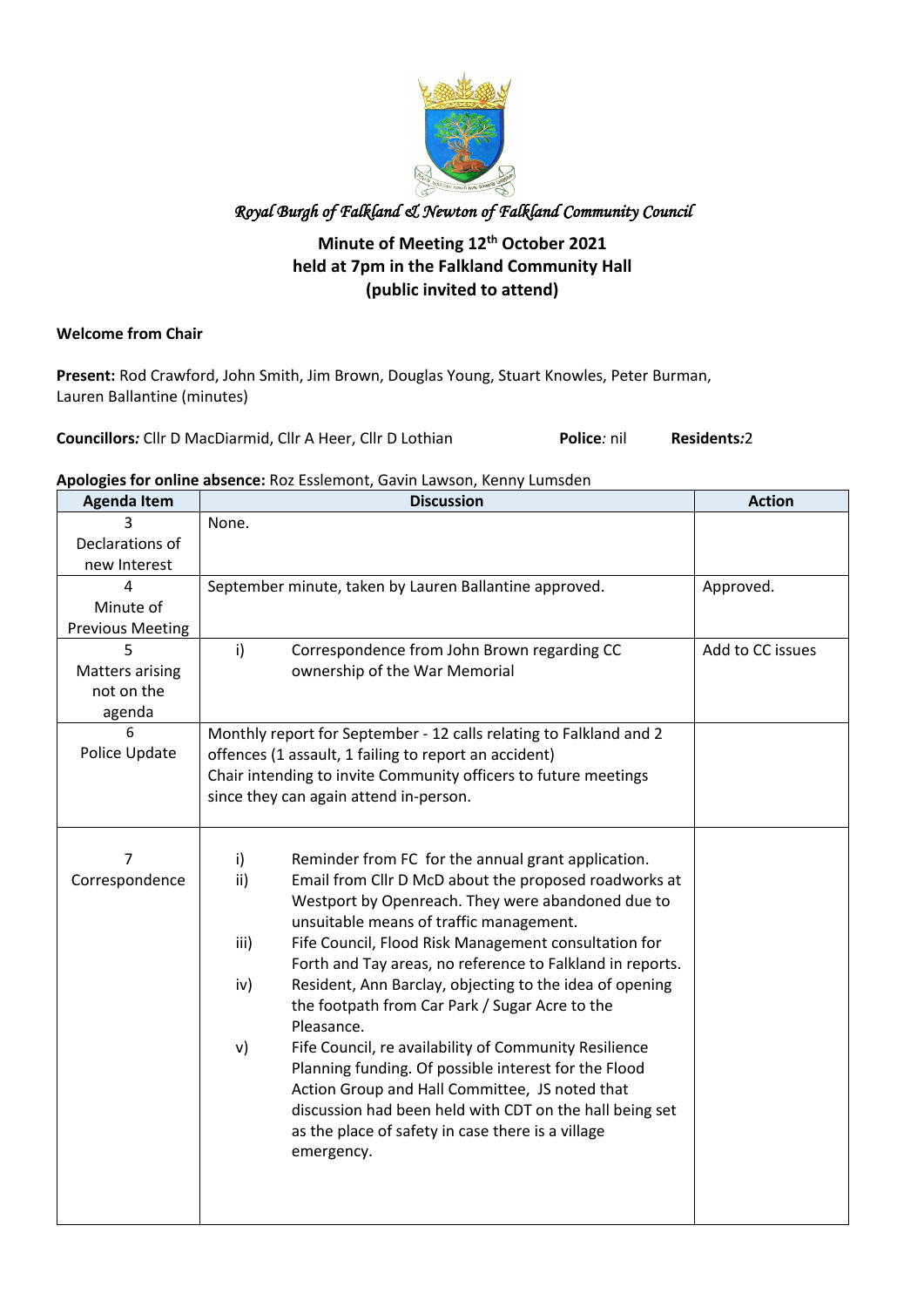

## **Minute of Meeting 12th October 2021 Held at 7pm in Falkland Village Hall (public invited to attend)**

| <b>Agenda Item</b>                                            | <b>Discussion</b>                                                                                                                                                                                                                                                                                                                                                                                                                                                                                                                                                                                                                                                                                                                                                                                                                                                                                                                                                                                                                                                                                                                                                                                                                                      | <b>Action</b>                         |
|---------------------------------------------------------------|--------------------------------------------------------------------------------------------------------------------------------------------------------------------------------------------------------------------------------------------------------------------------------------------------------------------------------------------------------------------------------------------------------------------------------------------------------------------------------------------------------------------------------------------------------------------------------------------------------------------------------------------------------------------------------------------------------------------------------------------------------------------------------------------------------------------------------------------------------------------------------------------------------------------------------------------------------------------------------------------------------------------------------------------------------------------------------------------------------------------------------------------------------------------------------------------------------------------------------------------------------|---------------------------------------|
| 8<br>Planning, Listed<br><b>Buildings and</b><br>Conservation | Planning application at Pillars of Hercules for new staff<br>accommodation to replace existing. No comment required<br>PB noted that he is still waiting to hear back from Matthew Price of<br>FC about possible review of the Conservation Area Appraisal and<br>Management plan.                                                                                                                                                                                                                                                                                                                                                                                                                                                                                                                                                                                                                                                                                                                                                                                                                                                                                                                                                                     |                                       |
| 9<br>Falkland's Future.                                       | JB, - Sustrans Places for Everyone Project, no significant update.<br>Hoping to have materials prepared for public consultations in<br>November but this is dependent on other workload of consultants.<br>CC intend to have a Tree survey and a topographical survey<br>performed for the area at the bottom of the Leslie hill road in the<br>near future. This is for concept design purposes only and nothing will<br>be implemented without community consultation and agreement.                                                                                                                                                                                                                                                                                                                                                                                                                                                                                                                                                                                                                                                                                                                                                                 |                                       |
| 10<br><b>Residents Issues</b>                                 | None.                                                                                                                                                                                                                                                                                                                                                                                                                                                                                                                                                                                                                                                                                                                                                                                                                                                                                                                                                                                                                                                                                                                                                                                                                                                  |                                       |
| 11<br>Community<br><b>Council Issues</b>                      | i)<br>Council Vacancies. John Green who had expressed<br>interest in joining the Community Council for one of the<br>two Newton of Falkland vacancies has withdrawn his<br>application due to other commitments.<br>Discussion took place regarding proposals to broaden<br>the make up of the council and in particular the<br>inclusion of new younger members who have notified<br>their interest in the vacant Falkland council position. It<br>was proposed that Peter Burman (currently a co-opted<br>member) should become a 'Nominated Member' (non<br>voting) in his capacity as Chair of the Falkland Society to<br>continue to advise the council on conservation and<br>heritage issues. This proposal has been discussed and<br>approved by the Falkland Society committee. JS has also<br>indicated his willingness to stand down as full council<br>member due to personal commitments to allow the<br>inclusion of new members. Chairman requested JS to<br>remain in a Co-opted role (non voting) to provide<br>support and continuity due to his long standing<br>involvement and also his interest in flood risk and<br>resilience issues which JS agreed. Both of the above<br>proposals were unanimously approved by the council. | Repost vacancies<br>on Newton FB page |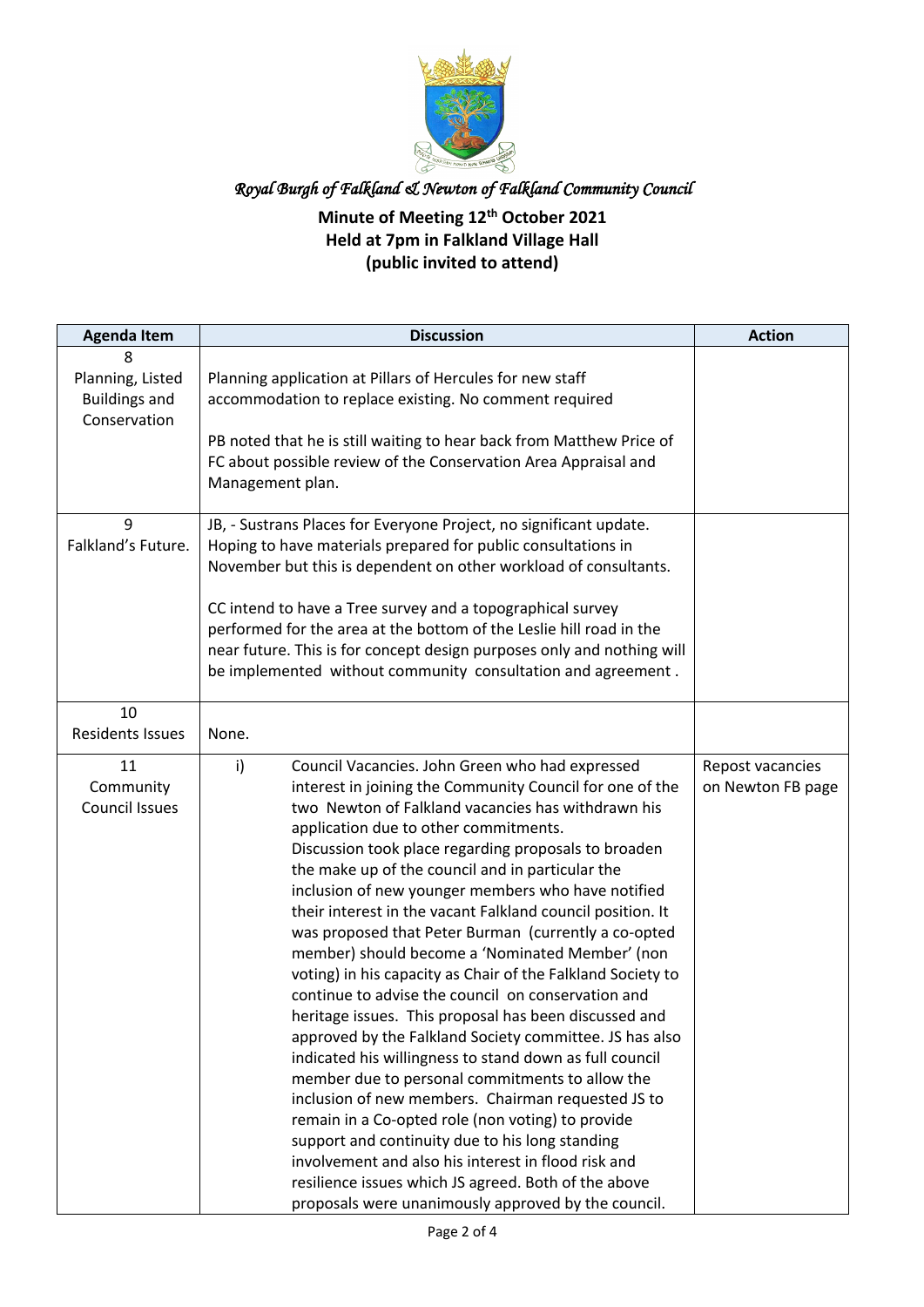

## **Minute of Meeting 12th October 2021 Held at 7pm in Falkland Village Hall (public invited to attend)**

| This means that there are potentially two full council<br>positions available for Falkland residents and would<br>allow both of applicants for the Falkland vacancy to join<br>the Council. David Anderson was in attendance at the<br>meeting and was proposed and unanimously agreed as<br>an elected Council member. Keiran Allan, who was not<br>in attendance at the meeting was unanimously agreed in<br>principle as an elected member subject to confirmation<br>of his acceptance of the position.<br>ii)<br>Bruce Fountain renovation Proposals. PB has discussed a<br>possible study of alternatives with Paul Higginson from<br>ARC Architects, CC officers will meet with him on 12/11<br>at 12pm to discuss the brief. There will be a charge of<br>£120 for this initial meeting. This expenditure was<br>approved.<br>Brief summary of previous discussions regarding the<br>water situation with the fountain to bring inform new<br>members and residents of the issues.<br>iii)<br>Flood Action Group. No update.<br>Edge of Village car park, no further update.<br>iv)<br>Facebook/Website. FB page is still in progress.<br>v)<br>Community Council Web site, DY would like to step back<br>from webmaster role and is looking to help someone<br>else take on this activity.<br>vi)<br>Lomond Tavern nuisance issues. Cllr D McD gave update.<br>Met with the FC Environmental Control officers and<br>Scott Patrowski, the proprietor of Bruce Taverns Ltd,<br>who own the premises. Major issue was the foul smell<br>and infestation, Owner given a time limit to remove |
|----------------------------------------------------------------------------------------------------------------------------------------------------------------------------------------------------------------------------------------------------------------------------------------------------------------------------------------------------------------------------------------------------------------------------------------------------------------------------------------------------------------------------------------------------------------------------------------------------------------------------------------------------------------------------------------------------------------------------------------------------------------------------------------------------------------------------------------------------------------------------------------------------------------------------------------------------------------------------------------------------------------------------------------------------------------------------------------------------------------------------------------------------------------------------------------------------------------------------------------------------------------------------------------------------------------------------------------------------------------------------------------------------------------------------------------------------------------------------------------------------------------------------------------------------------------------------------------------------|
| rubbish and clean up. If not then FC will do it and charge<br>the owners.<br>The bins for the owners accommodation above the<br>Lomond have been removed by FC.                                                                                                                                                                                                                                                                                                                                                                                                                                                                                                                                                                                                                                                                                                                                                                                                                                                                                                                                                                                                                                                                                                                                                                                                                                                                                                                                                                                                                                    |